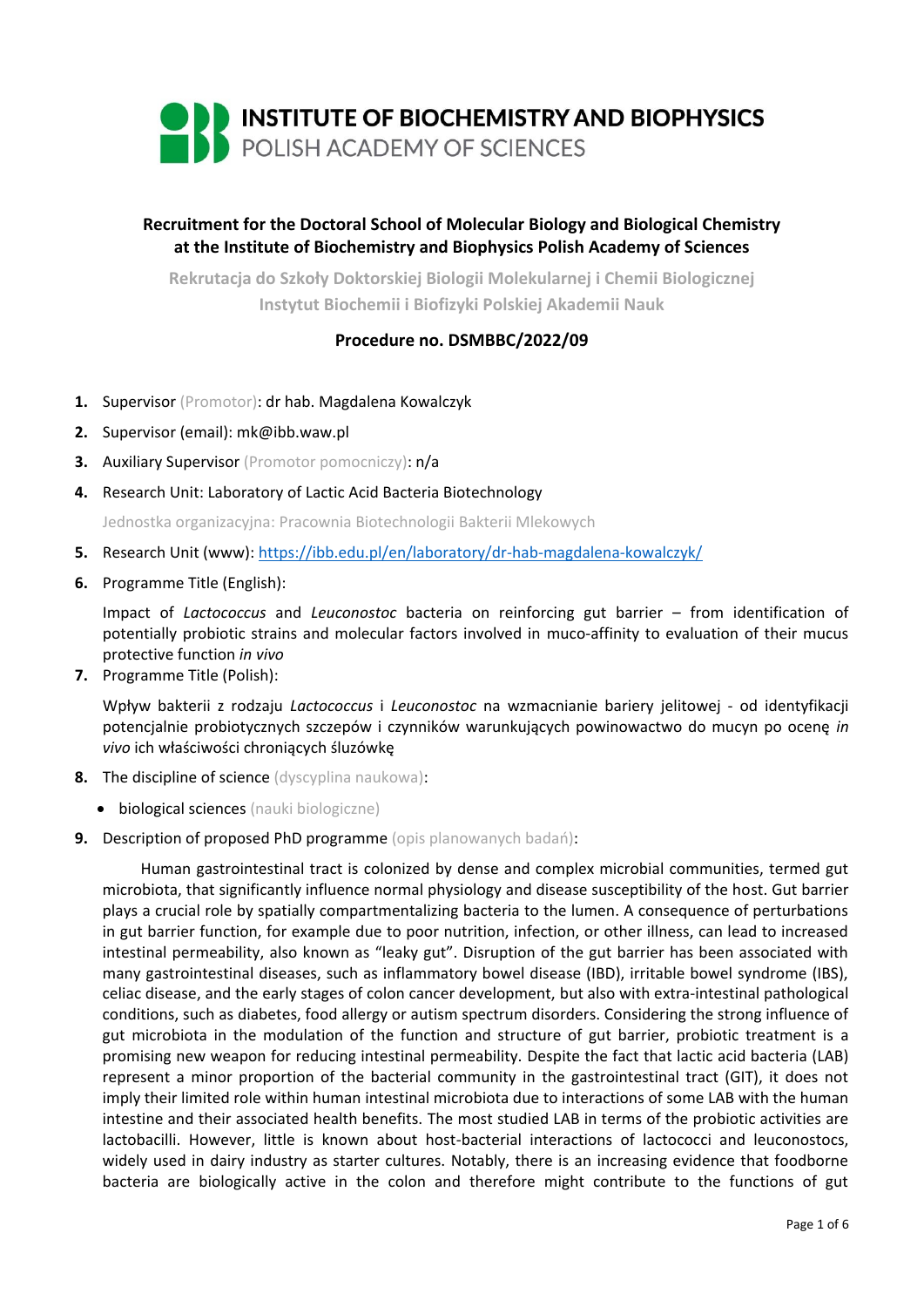microbiota. Mucophylic properties (i.e. ability to attach to mucosal surface, degradation of mucin sugars) can potentially prolong the contact between bacteria and the host and therefore enhance the desired prohealth effect and promote the immune tolerance to commensals and food-borne bacteria, and the immune response to pathogens.

The aim of the project is to investigate the impact of potentially probiotic *Lactococcus* or *Leuconostoc* bacterial strains on reinforcing gut barrier.

The selection of LAB strains, isolated from raw milk and fermented products, will be based on good persistence in the GIT and production of probiotic effector molecules such as lactate, short-chain fatty acids (SCFAs), and vitamins, relatively poorly understood at the molecular level in other LAB than lactobacilli, and important for probiotic applications. Ten strains showing the best probiotic properties will be selected for the whole genome-sequencing (WGS) and comparative genome analysis. Based on bioinformatics analysis, putative chromosomal and plasmid-encoded molecular factors involved in mucoaffinity will be predicted. In order to confirm the role of selected molecular factors in bacterial adhesion, surface proteome analysis using liquid chromatography-tandem mass spectrometry (LC-MS/MS) technique will be performed. Plasmid-cured derivatives or deletion mutants will be obtained and analysed on microtiter plates with various coatings (mucin, fibronectin, collagen IV) and in respect to mucin sugars degradation as well as on mucus-secreting epithelial cell line HT29-MTX-E12. Finally, the ability of the selected strain to counteract colonic mucus barrier impairment and its effect on host microbiota will be verified using a mouse model mimicking IBS physiopathology.

- **10.** Literature references related to conducted/planned research (literatura związana z planowanymi badaniami):
	- Radziwill-Bienkowska, J.M., Le, D.T.L., Szczesny, P., Duviau, M.-P., Aleksandrzak-Piekarczyk, T., Loubière, P., Mercier-Bonin, M., Bardowski, J.K., Kowalczyk, M., 2016. Adhesion of the genome-sequenced *Lactococcus lactis* subsp. *cremoris* IBB477 strain is mediated by specific molecular determinants. Applied Microbiology and Biotechnology 100, 9605–9617. https://doi.org/10.1007/s00253-016-7813-0
	- Radziwill-Bienkowska, J.M., Robert, V., Drabot, K., Chain, F., Cherbuy, C., Langella, P., Thomas, M., Bardowski, J.K., Mercier-Bonin, M., Kowalczyk, M., 2017. Contribution of plasmid-encoded peptidase S8 (PrtP) to adhesion and transit in the gut of *Lactococcus lactis* IBB477 strain. Applied Microbiology and Biotechnology 101, 5709–5721. https://doi.org/10.1007/s00253-017-8334-1
	- Fernandez, N., Wrzosek, L., Radziwill-Bienkowska, J.M., Ringot-Destrez, B., Duviau, M.-P., Noordine, M.- L., Laroute, V., Robert, V., Cherbuy, C., Daveran-Mingot, M.-L., Cocaign-Bousquet, M., Léonard, R., Robbe-Masselot, C., Rul, F., Ogier-Denis, E., Thomas, M., Mercier-Bonin, M., 2018. Characterization of mucus-related properties of *Streptococcus thermophilus*: from adhesion to induction. Frontiers in Physiology 9. https://doi.org/10.3389/fphys.2018.00980
- 11. Requirements for the candidate (wymagania):
- **a)** hold a degree of Master of Science [*Magister*], Master of Engineering [*Magister Inżynier*], medical doctor or equivalent in the field of: exact sciences, natural sciences, medical sciences or related disciplines, granted by a Polish or foreign university; a person who does not possess the qualifications described above may take part in the competition, but must obtain the qualifications in question and provide the relevant documents before the start of the programme at the Doctoral School (i.e., October 1, 2022);

posiadanie tytułu zawodowego magistra, magistra inżyniera, lekarza lub innego równorzędnego na polskiej lub zagranicznej uczelni w dziedzinie: nauk ścisłych, przyrodniczych, medycznych lub pokrewnych; w naborze może wziąć udział osoba nieposiadająca kwalifikacji opisanych w zdaniu poprzedzającym, jednak musi je uzyskać i stosowne dokumenty dostarczyć przed rozpoczęciem kształcenia w Szkole Doktorskiej (tj. przed 1 października 2022 r.)

## **b)** fluency in spoken and written English;

biegła znajomość języka angielskiego w mowie i piśmie;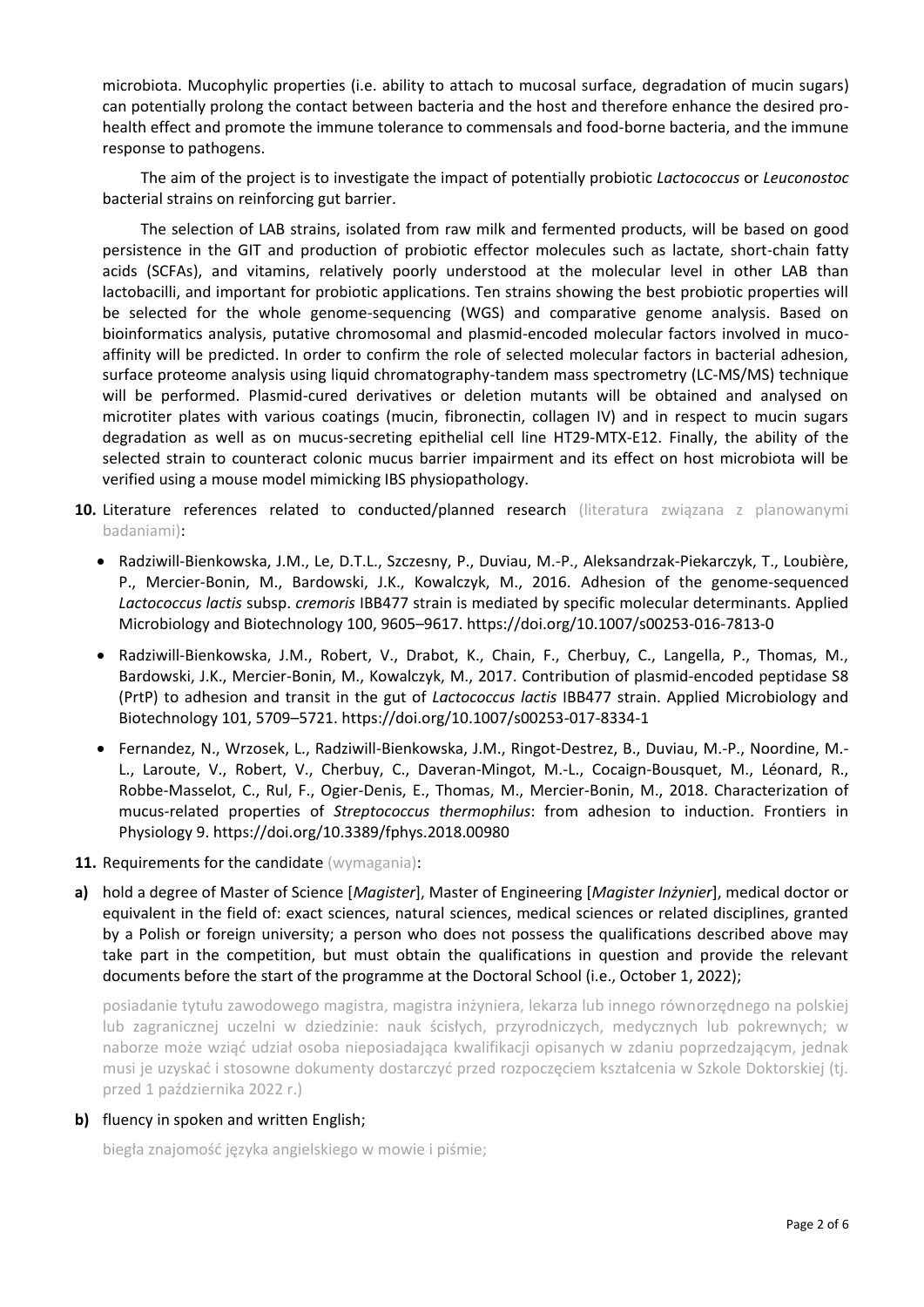## **c)** experience in experimental work (microbiology, molecular biology);

doświadczenie w pracy eksperymentalnej (mikrobiologia, biologia molekularna);

## **d)** experience in working with cell cultures would be a plus.

doświadczenie w pracy z hodowlami *in vitro* komórek ssaczych będzie dodatkowym atutem.

## **12.** Scholarship amount (net, PLN):

1<sup>st</sup> year: 3 700 PLN net;

2<sup>nd</sup> year: 3 700 PLN net;

3 rd year: 3 800 PLN net;

## 4<sup>th</sup> year: 3 800 PLN net;

Wysokość stypendium (netto, PLN):

Pierwszy rok: 3 700 PLN netto;

Drugi rok: 3 700 PLN netto;

Trzeci rok: 3 800 PLN netto;

Czwarty rok: 3 800 PLN netto;

#### **13.** Number of positions available: 2

Liczba dostępnych miejsc: 2

## **14.** Deadline for submission of documents: **from 6 th to 20th June 2022**

Termin rozpoczęcia i zakończenia przyjmowania dokumentów: **od 6 czerwca do 20 czerwca 2022 r.**

# **15.** Selected candidates will be invited for **the interview** that **will take place from 29th June to 5th July, 2022**  (the exact date will be given in the invitation).

Wybrani kandydaci zostaną zaproszeni na rozmowę kwalifikacyjną, która odbędzie się w terminie **od 29 czerwca do 5 lipca 2022 r.** (dokładny termin zostanie przekazany w zaproszeniu na rozmowę).

## **16.** The recruitment procedure will be completed until **12th July, 2022**.

Termin rozstrzygnięcia konkursu: **12 lipca 2022 r.**

#### **17.** Required documents:

**a)** an application for admission to the Doctoral School, together with consent to the processing of personal data for the recruitment procedure and a statement on familiarising oneself with recruitment rules and conditions; [\(link to the form\)](https://ibb.edu.pl/app/uploads/2022/05/application-form_doctoralschool_ibb-pas.docx)

podanie o przyjęcie do Szkoły Doktorskiej wraz ze zgodą na przetwarzanie danych osobowych na potrzeby postępowania rekrutacyjnego oraz oświadczeniem o zapoznaniu się z zasadami i warunkami rekrutacji; ([odnośnik do formularza](https://ibb.edu.pl/app/uploads/2022/05/application-form_doctoralschool_ibb-pas.docx))

#### **b)** a copy of the diploma from a university or the candidate's statement on the estimated graduation date;

odpis dyplomu ukończenia uczelni wyższej lub oświadczenie kandydata o przewidywanym zakończeniu studiów;

**c)** a scientific curriculum vitae including information on the candidate's participation in scientific projects and other related activities, such as publications, involvement in science club, participation in academic conferences with an oral or poster presentation, national and international internships, prizes and awards, participation in grants, popularization of science, voluntary work;

życiorys naukowy zawierający informacje o udziale kandydata w projektach naukowych i innych aktywnościach związanych z działalnością naukową taką jak: publikacje, prace w kołach naukowych, udział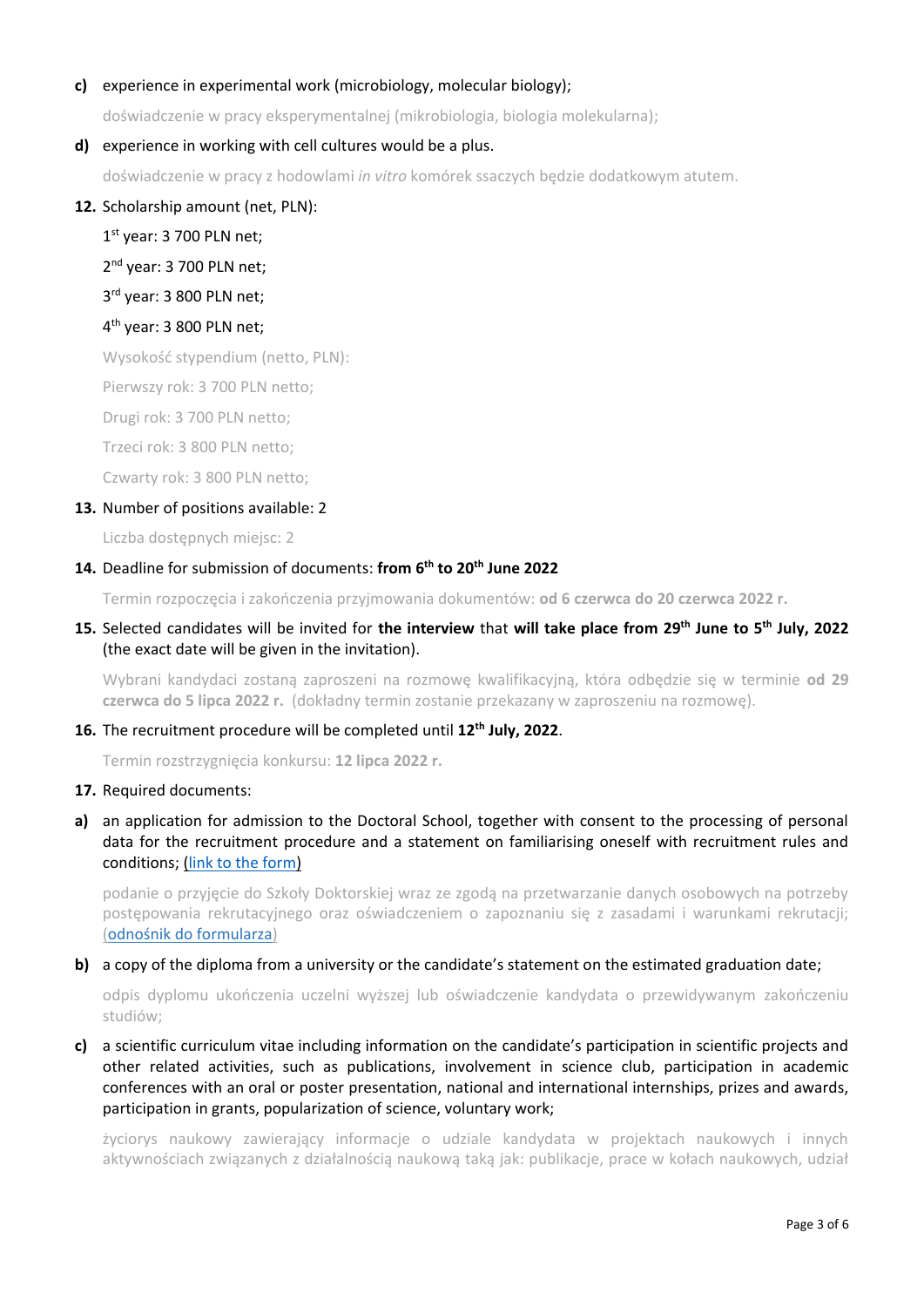w konferencjach naukowych z referatem, posterem, staże krajowe i zagraniczne, nagrody i wyróżnienia, udział w grantach, popularyzacji nauki, wolontariacie;

**d)** a list of completed university courses with marks;

wykaz ukończonych kursów uniwersyteckich wraz z ocenami;

## **e)** a motivation letter;

list motywacyjny;

**f)** contact details to at least one academic adviser or academic staff member holding at least a doctor's degree, who has agreed to give an opinion on the applicant. The opinion should not be attached to the application;

dane kontaktowe do co najmniej jednego dotychczasowego opiekuna naukowego lub innego pracownika naukowego ze stopniem co najmniej doktora, który zgodził się wcześniej wydać opinię na temat kandydata. Opinii nie należy załączać do aplikacji;

**g)** in the case of having a disability certificate or a certificate on the degree of disability, or a certificate referred to in Article 5 and Article 62 of the Act of 27 August 1997 on Vocational and Social Rehabilitation and Employment of Persons with Disabilities – a statement of holding such certificate;

w przypadku posiadania orzeczenia o niepełnosprawności lub orzeczenia o stopniu niepełnosprawności albo orzeczenia, o którym mowa w art. 5 oraz art. 62 ustawy z dnia 27 sierpnia 1997 r. o rehabilitacji zawodowej i społecznej oraz zatrudnianiu osób niepełnosprawnych – oświadczenie o jego posiadaniu;

**h)** candidates holding a diploma of completing studies abroad shall additionally attach a certified translation of the diploma, including the supplement, into Polish or English, unless the diploma or an official copy thereof, including the supplement, has been issued in English.

kandydat legitymujący się dyplomem ukończenia studiów za granicą składa dodatkowo poświadczone tłumaczenie dyplomu, wraz z suplementem, na język polski lub angielski, chyba, że dyplom lub jego oficjalny odpis, wraz z suplementem, został wydany w języku angielskim;

- **18.** Language of documents (język dokumentów):
	- either English or Polish up to the candidate's choice (angielski lub polski do wyboru przez kandydata)

**19.** How to apply (jak złożyć aplikację):

• Use the Application form for admission to the Doctoral School [\(link to the form\)](https://ibb.edu.pl/app/uploads/2022/05/application-form_doctoralschool_ibb-pas.docx)

Użyj formularza Podania o przyjęcie do Szkoły Doktorskiej ([odnośnik do formularza](https://ibb.edu.pl/app/uploads/2022/05/application-form_doctoralschool_ibb-pas.docx))

• Merge all required documents as a single pdf file

Połącz wszystkie dokumenty w jeden plik formatu pdf

• Send this file as an attachment to [PhDschool-recruitment@ibb.waw.pl](mailto:PhDschool-recruitment@ibb.waw.pl) **or** post documents to

Doctoral School (room 41) Institute of Biochemistry and Biophysics Polish Academy of Sciences Pawinskiego 5a 02-106 Warszawa Poland

Wyślij plik pdf na adres [PhDschool-recruitment@ibb.waw.pl](mailto:PhDschool-recruitment@ibb.waw.pl) **lub** prześlij dokumenty na adres:

Szkoła Doktorska (pokój 41) Instytut Biochemii i Biofizyki Polska Akademia Nauk ul. Pawińskiego 5a 02-106 Warszawa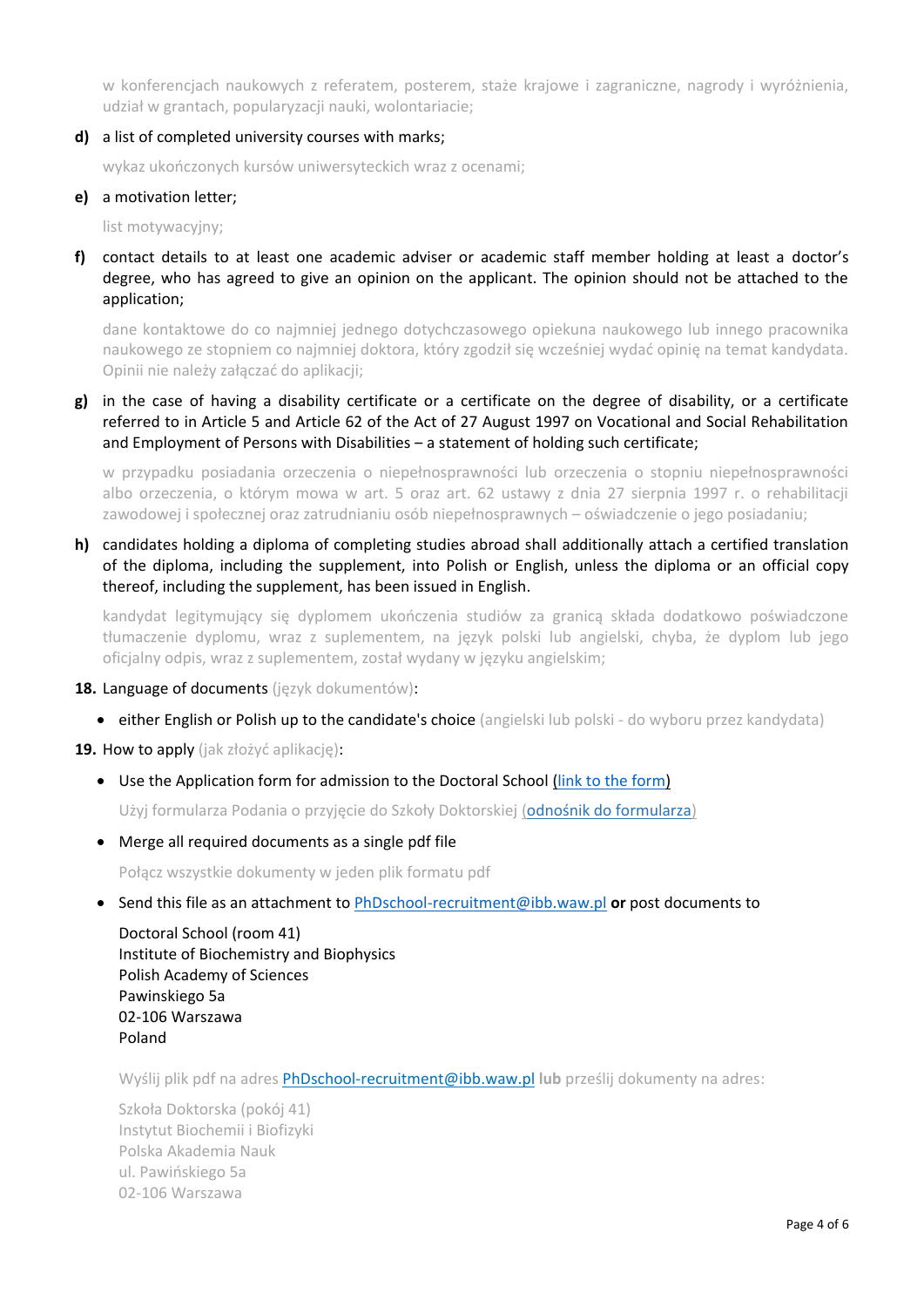Polska

• Include "**Procedure no. DSMBBC/2022/09**" and your first and last name as the subject of the e-mail

W tytule wiadomości e-mail umieść "**Procedure no. DSMBBC/2022/09"** oraz Twoje imię i nazwisko.

• The application must contain all documents described in section 17

Aplikacja musi zawierać wszystkie dokumenty opisane w punkcie 17

## **20.** The recruitment process consists of two stages:

- **a)** selection of candidates by the Committee based on their previous achievements and academic performance presented in the documents submitted; for each position no more than 4 applicants who have achieved the highest scores, but no less than 60% of the maximum points, shall be qualified for the next stage;
- **b)** an interview conducted by the Committee including in particular:
	- a presentation delivered by the candidate containing the outcomes of his/her research (a Master's thesis or other research work carried out by the candidate); the presentation must not last longer than 10 minutes;
	- questions asked by the members of the Committee related to the presented project, the methods used and interpretation of the results obtained;
	- questions asked by the members of the Committee related to the proposed PhD programme described in the recruitment announcement;
	- questions related to the candidate's motivation for scientific work.

Rekrutacja składa się z dwóch etapów:

- **a)** selekcji kandydatów przez Komisję na podstawie dotychczasowych osiągnięć i wyników w nauce przedstawionych w złożonych dokumentach; dla każdego oferowanego miejsca do kolejnego etapu zakwalifikowane zostaną nie więcej niż 4 osoby, które uzyskały najlepszą ocenę, nie mniejszą jednak niż 60% maksymalnej liczby punktów.
- **b)** rozmowy kwalifikacyjnej z Komisją, która obejmuje:
	- prezentację podczas której kandydat przedstawia wyniki swoich badań (pracy magisterskiej lub innej pracy badawczej wykonanej przez kandydata); prezentacja może trwać nie dłużej niż 10 minut;
	- zadanie pytań przez członków Komisji sprawdzających znajomości tematyki przedstawionej przez kandydata, stosowanych przez niego metod oraz umiejętności interpretacji uzyskanych wyników;
	- zadanie pytań przez członków Komisji sprawdzających znajomość tematyki wymienionej w ogłoszeniu o rekrutacji (proponowanym programie badawczym);
	- poznanie motywacji kandydata do pracy naukowej.

## 21. Language of interview (język rozmowy kwalifikacyjnej):

• either English or Polish up to the candidate's choice (angielski lub polski - do wyboru przez kandydata)

**22.** Criteria for evaluation of candidates:

- **a)** Stage One
	- learning outcomes (a scale of the evaluation:  $0.0 6.0$  points);
	- participation in a scientific project or an academic conference (a poster or oral presentation) (a scale of the evaluation:  $0.0 - 1.0$  points);
	- co-authorship of a research paper (depending on the role in the publication) (a scale of the evaluation:  $0.0 - 1.0$  points);
	- involvement in science club (a scale of the evaluation: 0.0 or 0.5 points);